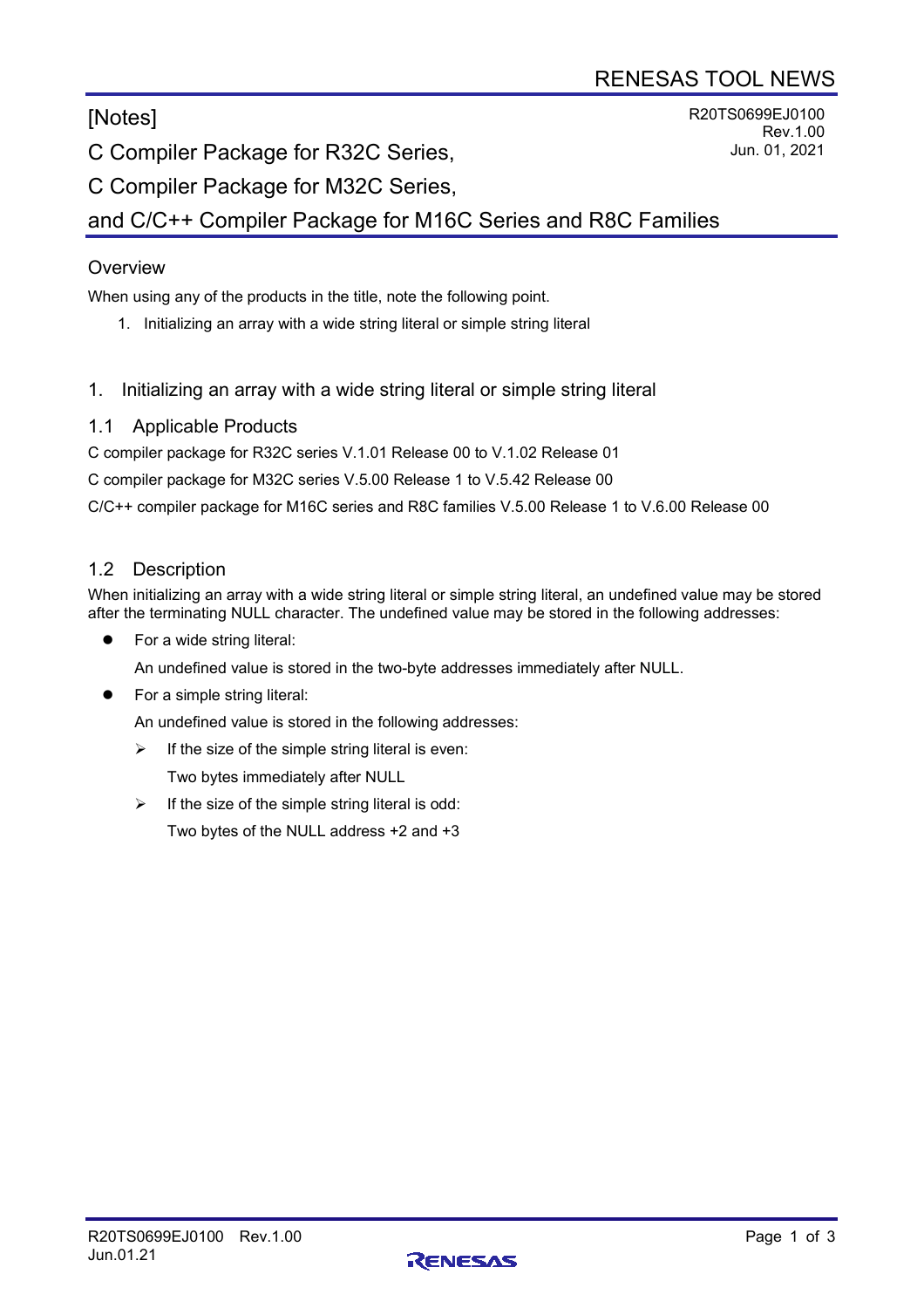# 1.3 Conditions

This problem may arise if all of the conditions from (1) to (3) are met.

- (1) An array has a two-byte element type  $(N^{o_{\text{tot}}-1})$ .
- (2) A wide string literal or simple string literal is specified as a initial value for the array in condition (1).
- (3) The relationship between the size (in bytes) of the array (1) and the size (in bytes) of the string literal (2) is one of the following  $(N^{1/10})$ .
	- (3-1) When (2) is a wide string literal:

The size of the array  $(1)$  > The size of the wide string literal  $(2)$ 

(3-2) When (2) is a simple string literal and the size is even:

The size of the array  $(1)$  > The size of the simple string literal  $(2)$ 

(3-3) When (2) is a simple string literal and the size is odd:

The size of the array (1) > The size of the simple string literal (2) + 1 byte

(Note 1): In the case of C compiler package for R32C series, this includes an int type when the compilation option -fint\_16 is specified.

(Note 2): The size of the string literal includes the NULL character.

# 1.4 Example

Below is an example of the error.

```
/* tp.c */const unsigned short array[6] = L"abc";
```
array[4] might be an undefined value.

## 1.5 Workarounds

You can avoid this problem by one of the following methods:

(1) Fill the end of the initial value with '¥0' to make the initial value size equal to the array size.

**Example:** const unsigned short  $array[6] = L"abcY0Y0"$ ;

(2) Adjust the array size to match the size of initial value.

**Example:** const unsigned short  $array[4] = L"abc"$ ;

(3) Avoid specifying the array size.

**Example:** const unsigned short  $array[] = L"abc"$ ;

- (4) Change the array type to a type that is not covered by condition (1).
- (5) Separate the array declaration and value assignment.

### 1.6 Permanent Measure

We do not plan to fix it.